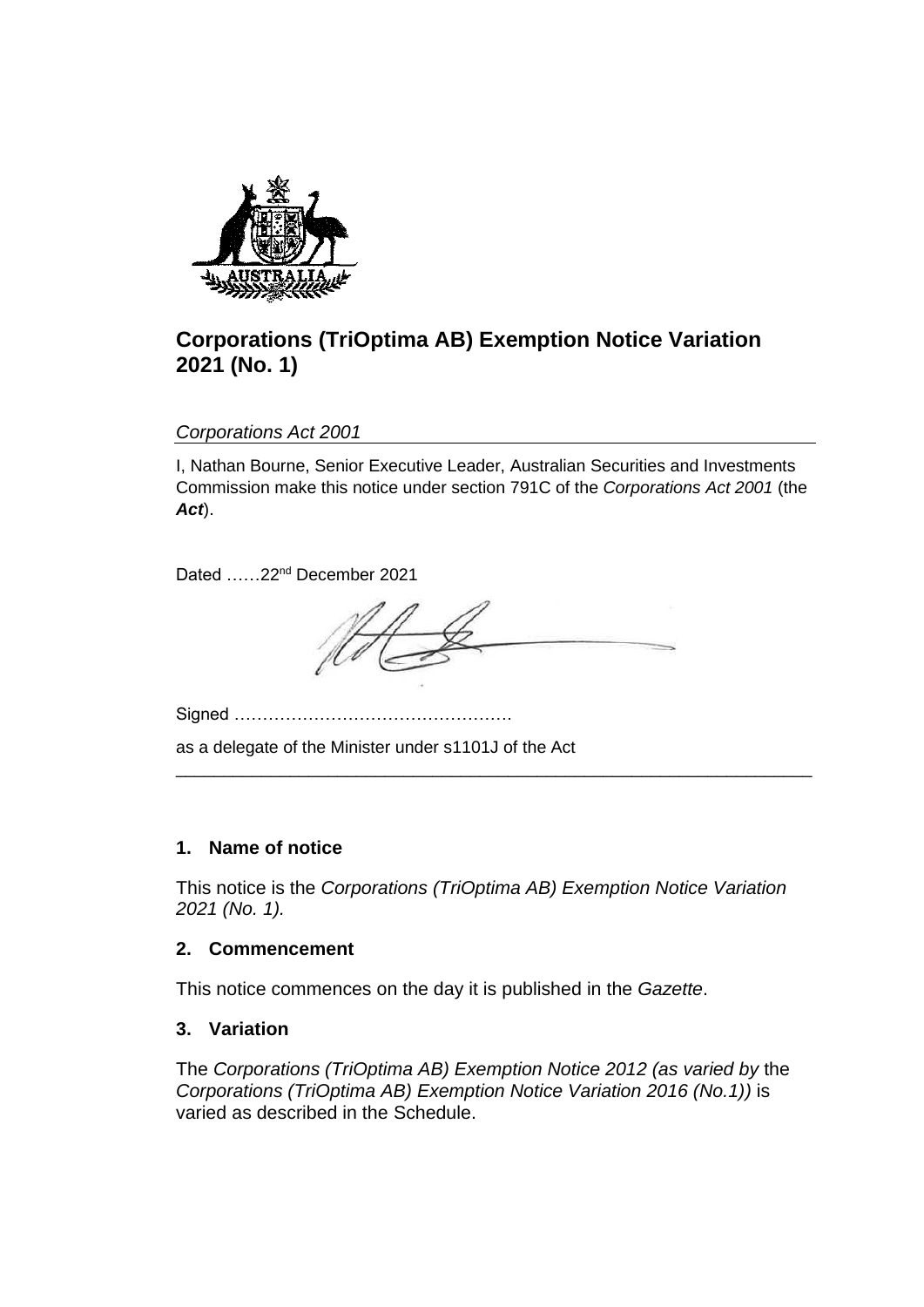## **Schedule Variation**

(Section 3)

**[1] Subsection 4(a) –** *Financial products Omit the words "(by variance, termination or replacement)".* **[2] Subsection 4(c)(i) –** *Trading on the market: participant Omit the words "(by variance, termination or replacement)".* **[3] Subsection 4(c)(ii) –** *Trading on the market: participant*

*Omit the words "(by variance, termination or replacement)".*

**[4] Subsection 5(c) –** *Resources*

*Repeal this subsection.*

**[5] Subsection 5(f) –** *Reporting: disciplinary action against participant*

*Repeal this subsection.*

**[6] Subsection 5(g) -** *Reporting: suspected contraventions by participant*

*Repeal this subsection.*

#### **[7] Subsection 5(i) and (j) –** *Record-keeping*

*Omit "unwind proposals", substitute "post trade risk reduction service proposals".*

#### **[8] Subsection 5(k) –** *Annual report*

*Repeal this subsection, substitute*

#### *Reporting*

(k) TriOptima AB must give to ASIC, in a machine-readable format, at least the following information in relation to portfolio compression within 30 days after the end of each reporting period:

- (i) the following information in relation to Australian participants:
	- (A) a list of derivatives submitted to TriOptima AB for inclusion in the portfolio compression;
	- (B) a list of derivatives replacing the terminated derivatives;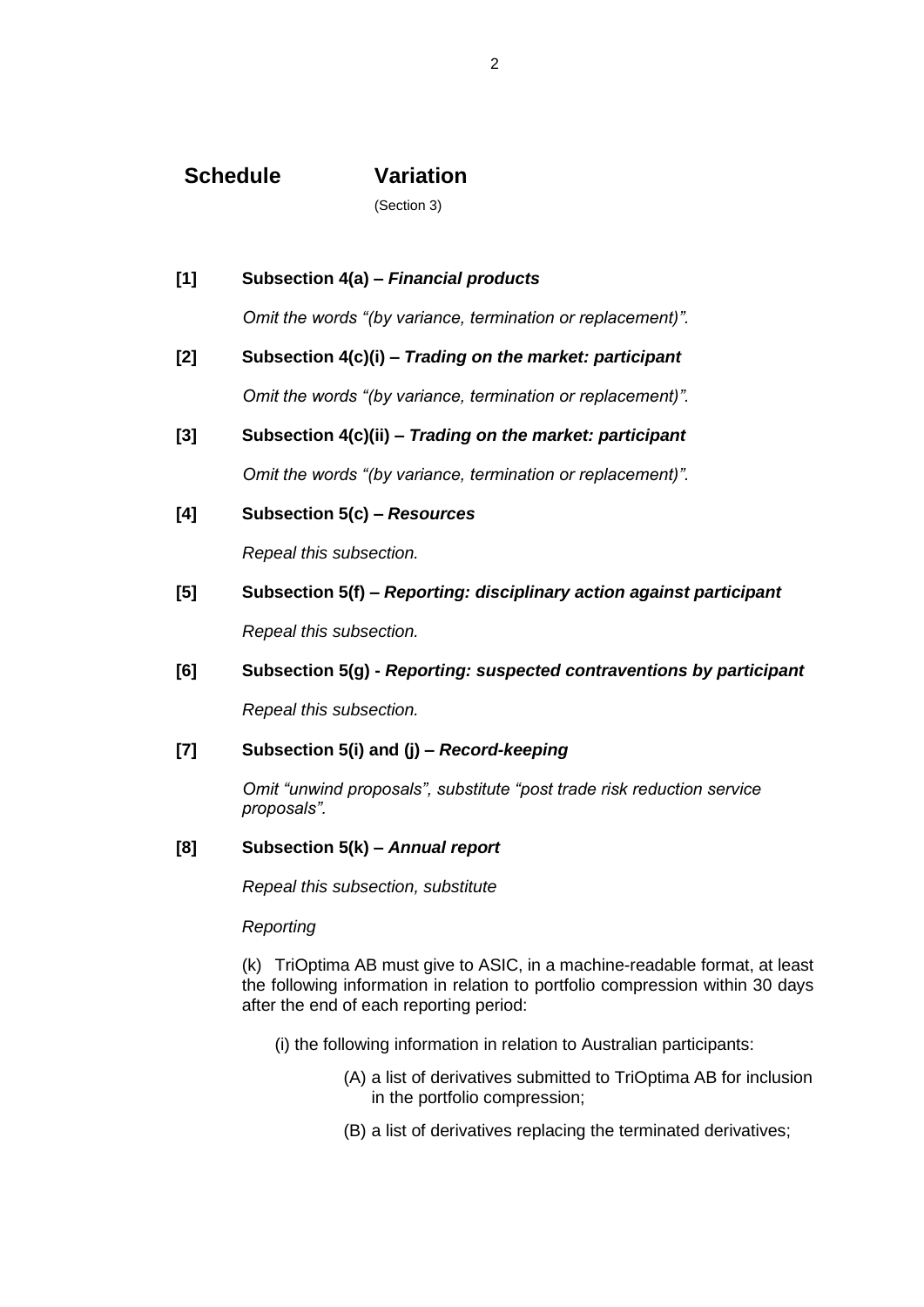- (C) a list of derivatives changed or terminated as a result of the portfolio compression;
- (D) the number of derivatives subject to portfolio compression and their value expressed in terms of notional amount.

(ii) the information referred to in condition  $5(k)(i)$  shall be disaggregated per type of derivative and per currency.

### **[9] Subsection 5(l) –** *Audit report*

*Repeal this subsection.*

#### **[10] Section 6 –** *Reporting: operating status of market*

*Repeal this section.*

**[11] Section 7 – definition of '***eligible financial product***', paragraph (b)**

*Omit* "; or", *substitute* ";"

**[12] Section 7 – definition of '***eligible financial product***', paragraph (c)**

*Omit* ".", *substitute* ";"

**[13] Section 7 – definition of '***eligible financial product***', after paragraph (c)**

*Insert:*

- (d) equity derivatives;
- (e) commodity derivatives;
- $(f)$  financial products mentioned in paragraph 764A(1)(ba) of the Act that are money market products;
- (g) rights that include an undertaking by a body to repay as a debt money deposited with or lent to the body that are term deposits and certificates of deposit; and
- (h) tri-party repurchase agreements.

#### **[15]Subsection 7(b) – Interpretation**

Insert:

*reporting period* means each period of 3 months, or part thereof, during which the exempt market is operated in Australia, ending on 31 March, 30 June, 30 September, or 31 December.